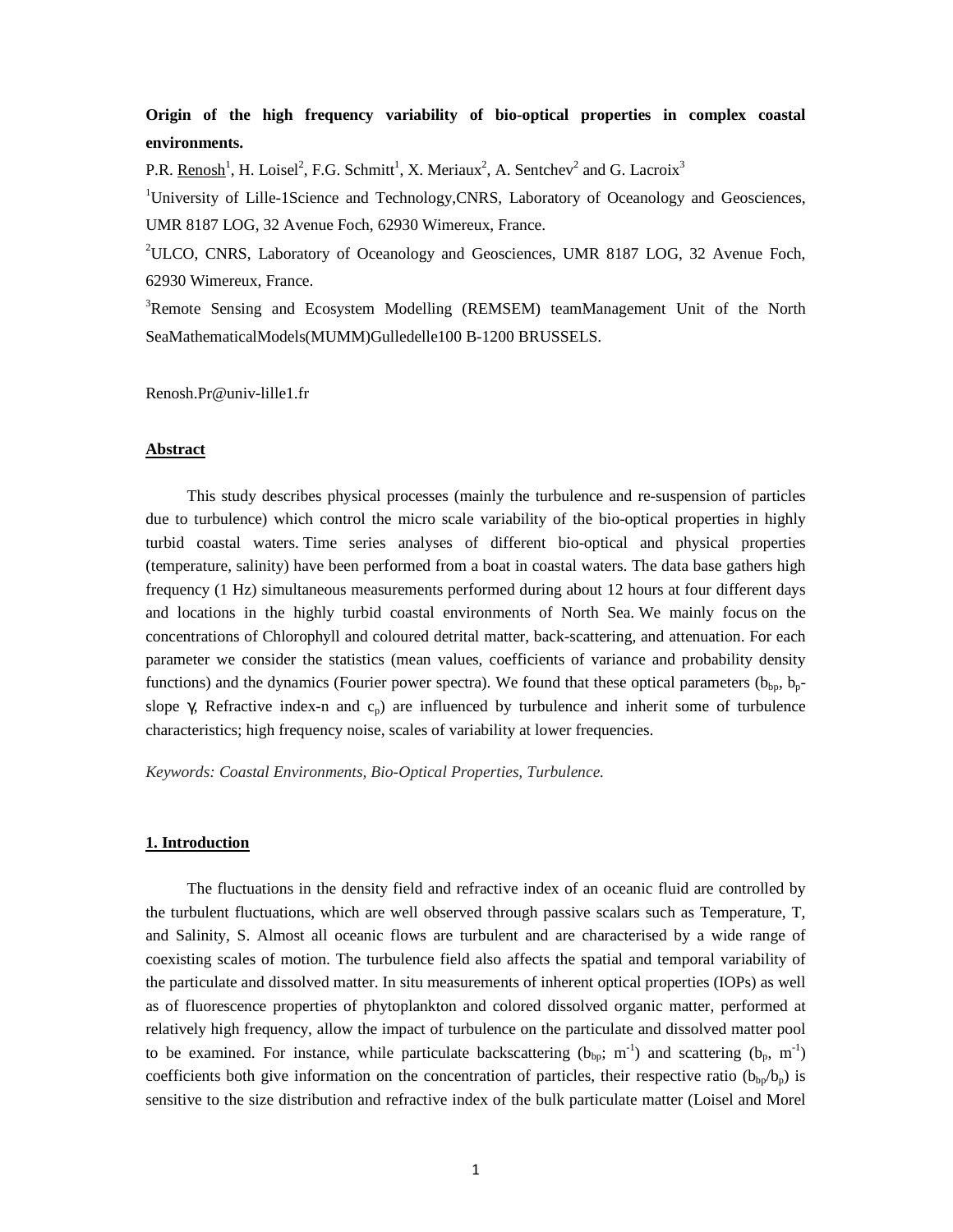1998; Twardovski et al., 2001; Babin et al. 2003; Loisel et al. 2007; Neukermans et al., 2012). Note that, in contrast to the scattering in the backward direction (from 90° to 180°), forward scattering up to 0.1° is dominated by turbulence-induced scattering from inhomogeneities in the refractive index of seawater(Bogucki et al., 1998 and references therein).The spectral shape of the particulate attenuation coefficient,  $c_p$  (m<sup>-1</sup>), may be used as a good proxy of the slope of the particulate size distribution,  $\gamma$ , assuming that the latter follows a Junge-type distribution (Morel, 1976; Boss et al., 2001). In the same way, and after correction of the spectral absorption effect, the spectral slope of  $b_p$  can be used to estimate the PSD slope (Doxaran et al., 2009).

 In the present paper we discuss the impact of turbulence on the variability of the concentration of particles (trough  $b_{bp}$  and  $b_p$ ), their bulk refractive index (i.e.  $b_{bp}/b_p$ ) and size distribution (i.e.  $b_p$  spectral shape), Chl, CDOM, as well as passive tracers such as T and S.

### **2. Data and Methods**

Four long-time measurements (about 12 hours each) were conducted from January to July 2010 (26-January-2010, 19-April-2010, 21-April-2010 and 07-July-2010) in the coastal waters of Southern North Sea(Fig. 1). The time series of bio-optical properties as well as physical properties (T, S) have been collected from an optical package composed by a CTD (Sea Bird), an ac-s (WET Labs) , c-star (WET Labs), ECO-BB-9 (WET Labs), ECO-FLRT (WET Labs) and ECO-FLCDRT(WET Labs). Every hour, a profile of the water column is performed to assess the vertical structure of the particulate matter, and especially the re-suspension effects. The examinations of the vertical patterns are out of the scope of the present study.



Fig. 1. Study area: South of North Sea

The ac-s measures the absorption and attenuation spectra with a 4 nm spectral resolution between 400 to 730 nm with 15 nm band widths, has a 10-cm path length and an in-water acceptance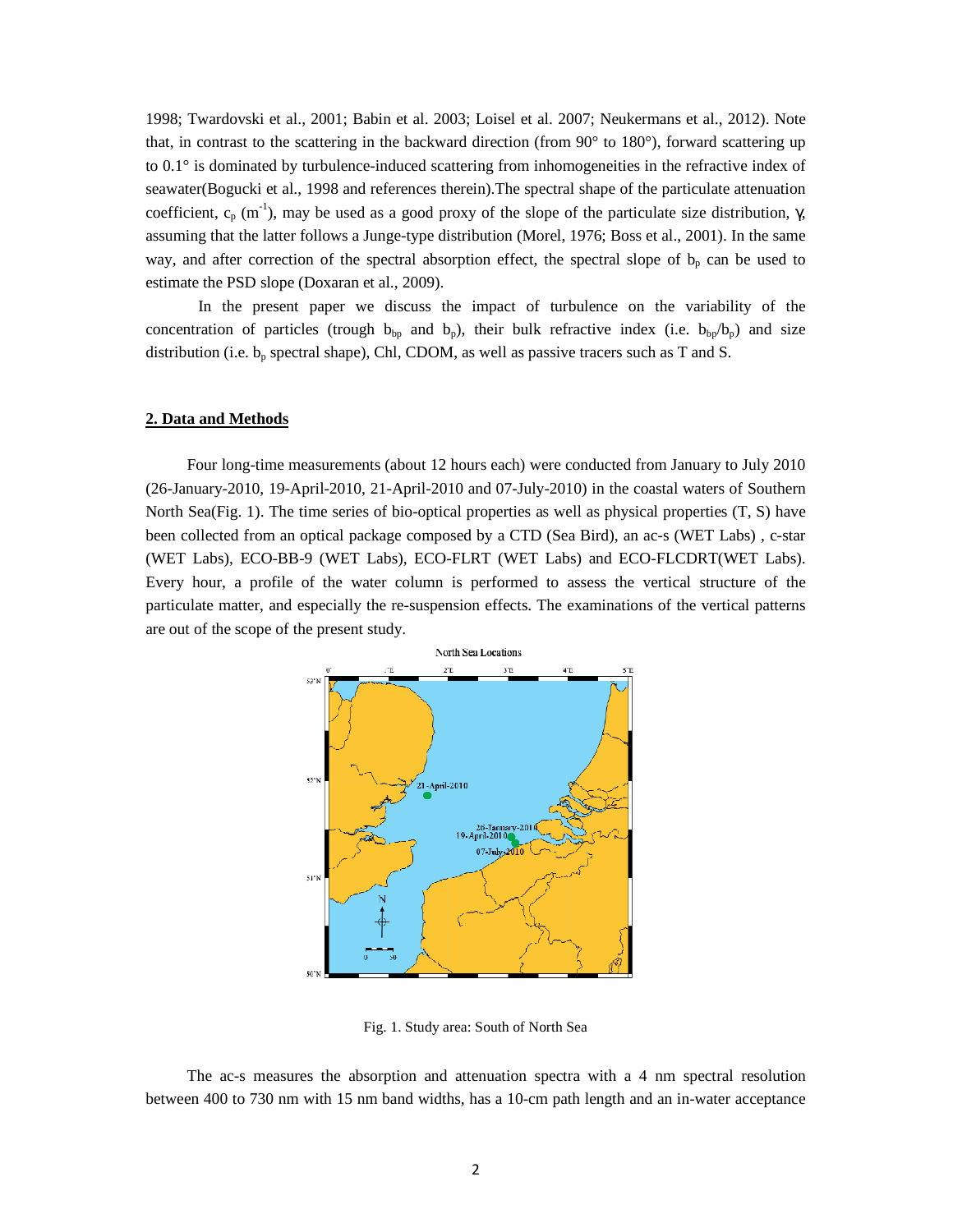angle of 0.93°. A MilliQ water calibration were carried before and after of each field campaigns. The scattering coefficient is extracted from the ac-s instruments because the pre and post calibration of acs with MilliQ water the spectral difference between attenuation and absorption directly gives the particulate scattering coefficient  $(b_p)$ . The c-star measures c at 660 nm ( $+/-20$  nm) over a 10 cm path length and has an in water acceptance angle of 1.2°. The c-star instrument was calibrated by WET labs on a yearly basis and additional calibrations with MilliQ water were carried out three times per campaign. After calibration, c-star measurement directly gives  $c_p$  (m<sup>-1</sup>), assuming that coloured dissolved organic matter does not absorb at 660 nm. The Salinity, Temperature and Depth were measured from the CTD instrument (Seabird). The backscattering coefficients at nominal wavelengths of 488, 510, 532, 595, 650, 676, 715, 765 and 865 nm were collected with the ECO-BB-9. It records the volume scattering function,  $\beta$  at a fixed angle in the backward direction (124°). The data conversion from raw β to calibrated β was performed using the WAP software provided by WETlabs. Data were corrected for temperature and absorption effects, and the scattering contribution by pure sea water to β was subtracted to obtain particulate volume scattering function βp following Zhang et al. (2009). Particulate backscattering coefficients,  $b_{\text{bp}}$ , were obtained from βp by multiplying by 2πχ, with  $\chi = 1.1$ (Sullivan and Twardowski 2009). The ECO-BB-9 was calibrated by WETLabs on a yearly basis. An additional correction of  $b_{bp}$  by a factor 0.82 (= 0.9:1.1) was applied following Sullivan et al. (2005).

Hyperbolic slope of  $b_p$  is computed for the entire cruises using the wavelength range from 555 nm to 741 nm using (the blue part of the spectrum is not taken into account to limit the depressing effects due to absorption):

$$
b_p(\lambda) \approx b_p(\lambda_0) \left(\frac{\lambda_0}{\lambda}\right)^{\gamma}
$$
 (1)

where  $\lambda_0$  is the reference wavelength.Bulk refractive Index (n) is computed using (Twardowski et al., 2001):

$$
n = 1 + a \left(\frac{b_{bp}}{b_p}\right)^z \tag{2}
$$

where  $a = 1.671$ ,  $z = 0.582$  (Twardowski et al., 2001). In the following the value of n is estimated using equation(2), knowing  $b_{bp}$  and  $b_p$  from the measurements.

#### **3.Temporal series visualisation**

An example of the temporal series of the different parameters measured the 21 of April 2012 are presented in Figure 2. The intrusion of coastal water masses is clearly seen at the beginning of the night period the 21 of April, with a sharp increase of S (and an decrease of T). While Chl,  $C_p$ , and  $b_{bp}$ present the same temporal evolution, CDOM presents a different pattern, with a decrease trend during day time, and an increase when the salinity changes. These water masses are characterized by a decrease of CDOM value corresponding increase in the salinity. From the figure 2E and 2G there is a good agreement of  $C_p$  and  $b_{bp}$  data in the temporal scale. This is observed in all the four days. There is an inverse agreement seen the Refractive Index and  $b_p$ -slope ( $\gamma$ ) in the temporal scale.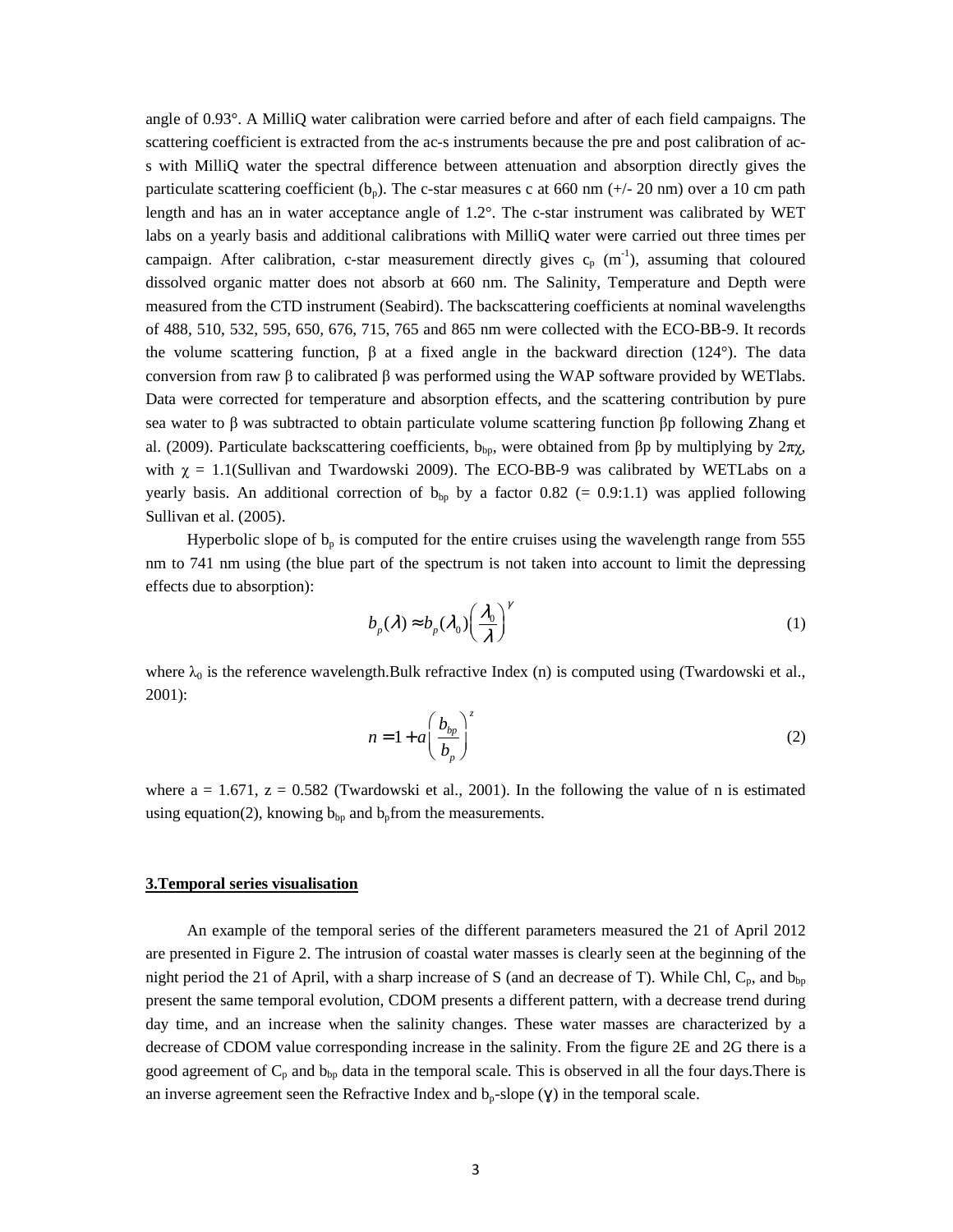

Fig. 2. Time series observation of different parameters: Temperature, Salinity, Chlorophyll-a, CDOM,  $C_p$ -660 nm,  $b_p$  slope( $\gamma$ ), $b_{bp}$ -532 nm and Bulk refractive Index(n) of day 21-April-2010

### **4. Comparison of mean and coefficient of variance**

The mean and coefficient of variation (standard deviation divided by the mean) values of the different measured parameters are given in Table 1 with the mean physical parameters modelled using a regional coupled physical-biogeochemical model (Lacroix et al., 2007). The Chl and SPM values are those measured in situ at some given time periods during the continuous measurements.The integrated current velocities for the four experiments are about the same (around 9  $m^2s^{-1}$ ), except at the station visited the 19 of April when it is two times greater, due to deeper bottom depth at this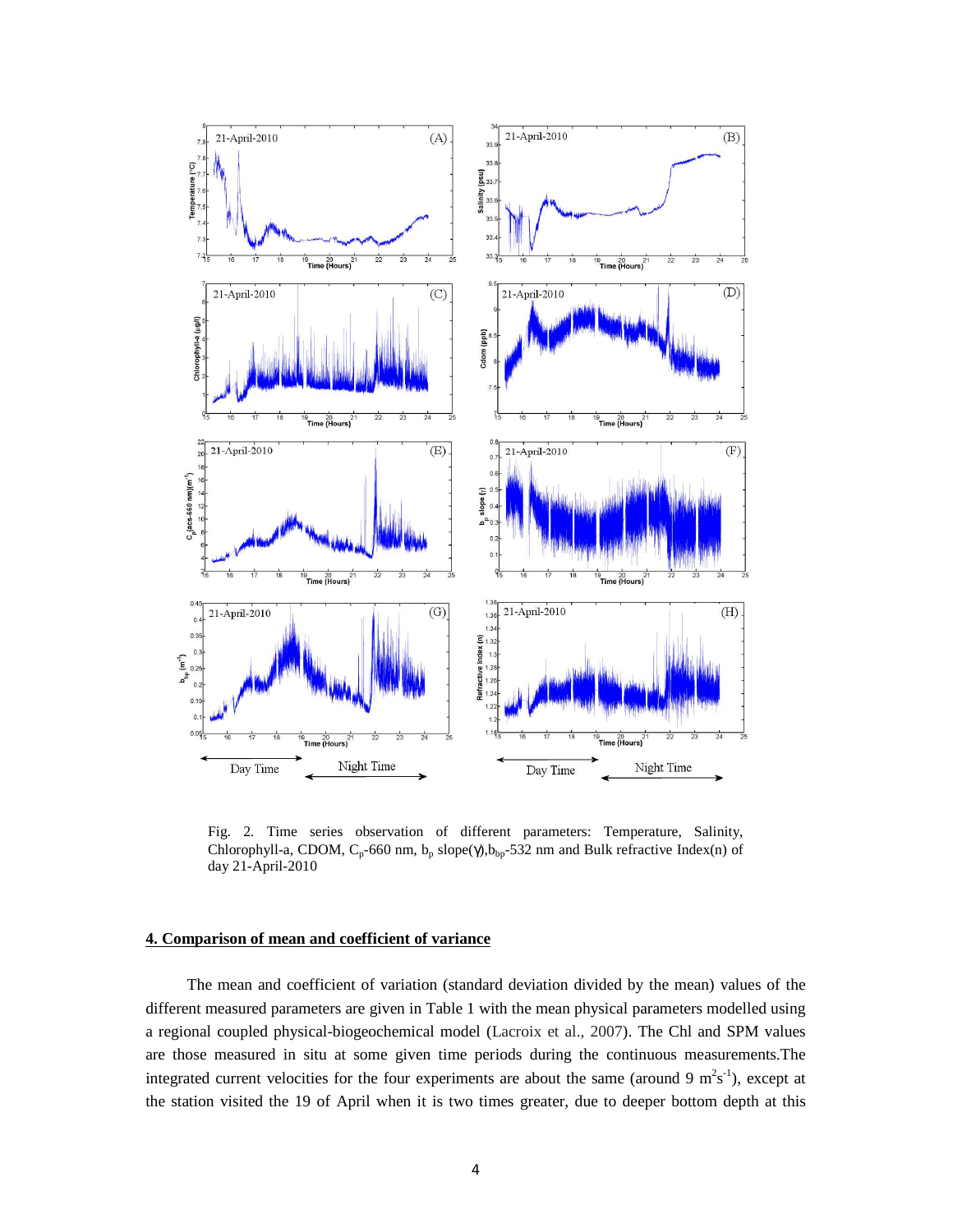station. While the mean chlorophyll concentration varies between 1 and 3 mg.m<sup>-3</sup> for three stations, its values increases by about a factor of 10 the 19 of April. This station is dominated by a phytoplankton blooms (*Phaeocystisglobosa*). The minimum mean CDOM value is observed the 21 of April (the more offshore station) while the three others stations exhibits about the same mean value.

| <b>Stations</b> | Depth(m)<br>Station | Statistics  | $\mathbf{mg}.\mathbf{m}^3$<br>$Chl-a$ | $(\mathbf{mgL}^+)$<br><b>SPM</b> | Res. Wind<br>(m/s) | Res. Dep. Int.<br>$\left( \mathrm{m}^{2}\!/ \mathrm{s}\right)$<br>Vel. | B. Stress<br>$\left(\text{m}^2/\text{s}^2\right)$ | $\rm Chl\text{-}a\, Flo$<br>$(\log d)$ | Cdom Flo<br>$\begin{array}{c} \hbox{(ppm)} \\\hbox{ } \end{array}$ | $560$ nm $(m-1)$<br>$c_p$ - cstar | $660 \text{ nm} \text{ (m}^{-1})$<br>$c_p$ - ac -s | $b_{\text{sp}}$ -532<br>$\widehat{\mathfrak{m}}$ | $b_p - 532$<br>$\mathbf{m}^{\text{-}1}$ | $(532 \text{ nm})$<br>$\mathbf{b}_{bp}\mathbf{b}_{p}$ | Temperature<br>$\mathbb{C}^{\circ}$ | Salinity<br>$_{\rm (psu)}$ | b <sub>r-slope</sub><br>$\mathbf{\widehat{S}}$ | Refractive<br>Index |
|-----------------|---------------------|-------------|---------------------------------------|----------------------------------|--------------------|------------------------------------------------------------------------|---------------------------------------------------|----------------------------------------|--------------------------------------------------------------------|-----------------------------------|----------------------------------------------------|--------------------------------------------------|-----------------------------------------|-------------------------------------------------------|-------------------------------------|----------------------------|------------------------------------------------|---------------------|
|                 |                     | N           | 11                                    | 13                               | 48                 | 48                                                                     | 48                                                | 32627                                  | 32627                                                              | 32627                             | 32627                                              | 12412                                            | 12412                                   | 12412                                                 | 32627                               | 32627                      | 32128                                          | 12412               |
| 26-01-2010      |                     | Mean        | 0.54                                  | 35.41                            | 5.20               | 9.82                                                                   | 0.0008                                            | 0.99                                   | 15.20                                                              | 11.72                             | 17.22                                              | 0.212                                            | 8.281                                   | 0.026                                                 | 3.15                                | 31.98                      | 0.471                                          | 1.198               |
|                 | 16.75               | Coef.<br>V. | 34.82                                 | 64.08                            | 17.99              | 34.83                                                                  | 52.64                                             | 30.99                                  | 4.81                                                               | 46.64                             | 53.59                                              | 11.46                                            | 10.86                                   | 4.69                                                  | 3.59                                | 0.55                       | 20.29                                          | 0.43                |
| 19-04-2010      |                     | $\mathbf N$ | $\overline{9}$                        | 12                               | 48                 | 48                                                                     | 48                                                | 28826                                  | 28826                                                              | 28826                             | 28826                                              | 15651                                            | 15651                                   | 15651                                                 | 28826                               | 28826                      | 28826                                          | 12412               |
|                 |                     | Mean        | 15.44                                 | 14.23                            | 3.88               | 8.73                                                                   | 0.0006                                            | 33.55                                  | 12.94                                                              | 5.73                              | 5.57                                               | 0.078                                            | 3.505                                   | 0.021                                                 | 8.74                                | 31.33                      | 0.242                                          | 1.178               |
|                 | 16.75               | Coef.<br>V. | 28.79                                 | 66.82                            | 20.24              | 32.14                                                                  | 47.83                                             | 29.21                                  | 5.55                                                               | 31.72                             | 50.71                                              | 51.470                                           | 32.640                                  | 17.290                                                | 2.27                                | 1.01                       | 82.90                                          | 1.500               |
| 21-04-2010      |                     | N           | 11                                    | 12                               | 48                 | 48                                                                     | 48                                                | 28170                                  | 28170                                                              | 28170                             | 28170                                              | 27943                                            | 27943                                   | 27943                                                 | 28170                               | 28170                      | 28147                                          | 12412               |
|                 |                     | Mean        | 2.58                                  | 9.42                             | 2.79               | 19.51                                                                  | 0.0010                                            | 1.56                                   | 8.41                                                               | 4.01                              | 6.53                                               | 0.204                                            | 6.656                                   | 0.036                                                 | 7.35                                | 33.60                      | 0.313                                          | 1.240               |
|                 | 29.75               | Coef.<br>V. | 48.94                                 | 53.75                            | 19.91              | 46.92                                                                  | 65.43                                             | 27.80                                  | 4.13                                                               | 17.01                             | 25.62                                              | 27,600                                           | 18.870                                  | 10.960                                                | 1.59                                | 0.39                       | 29.18                                          | 1.210               |
| 07-07-2010      |                     | N           | $\overline{3}$                        | 3                                | 48                 | 48                                                                     | 48                                                | 46269                                  | 46269                                                              | 46269                             | 46269                                              | 32377                                            | 32377                                   | 32377                                                 | 46269                               | 46269                      | 46245                                          | 12412               |
|                 |                     | Mean        | 2.27                                  | 3.74                             | 3.25               | 7.27                                                                   | 0.0006                                            | 3.24                                   | 13.03                                                              | 5.82                              | 7.68                                               | 0.184                                            | 7.073                                   | 0.026                                                 | 19.44                               | 29.77                      | 0.398                                          | 1.198               |
|                 | $13.75$             | Coef.<br>V. | 30.99                                 | 122.58                           | 28.91              | 43.12                                                                  | 63.18                                             | 16.13                                  | 5.32                                                               | 33.29                             | 38.17                                              | 42.300                                           | 37.780                                  | 11.720                                                | 0.51                                | 0.37                       | 25.98                                          | 1.100               |

Table 1: Mean and coefficient of variations of different parameters. SPM and Chl-a are measured from water samples taken at different time of the experiments.

The highest value of scattering coefficient is observed in the station sampled on 26 of January and the percentage variance in scattering coefficient in this station is low. This station shows around 11% of variancein scattering coefficient;this variance is less compared to other three stations. From the SPM and Chl values it shows that this high  $b<sub>p</sub>$  value in the scattering coefficient is mainly due to the high concentration of sediment load in this station, the mean values of SPM is around 35 mg.L<sup>-1</sup>, this value is very high compared to other stations. The low value in the scattering coefficient is observed at the station sampled on the 19 of April even though it is still comparatively high concentration of SPM. The reduction of the scattering coefficient value in this station is mainly due to the masking of scattering coefficient due to high absorption of phytoplankton due to phytoplankton bloom. The other 2 stations show a high mean value compared to the 19 of April.

Coming to the backscattering coefficient we can see that there is a relatively low value similar to like scattering coefficient in the station sampled in 19 of April. This mean value of backscattering coefficient at this station is 0.078 m<sup>-1</sup>, while the other stations are characterized by a  $b_{bp}$  value which is about 2.5 times greater. The presence of relatively large phytoplankton particles with lower refractive index compared to smaller ones at this station may explain this difference.

The difference in the rough characteristics of the bulk particulate matter assembles between stations can be assessed by looking at the  $b_p$  spectral slope and the  $b_{bp}/b_p$  values. While the mean slope value of the particulate size distribution is about the same during the different experiments, the average chemical nature of the bulk particulate matter slightly differs. The  $b_{bp}/b_p$  ratio for all the sampling dates varies between 0.02 to 0.036 with a coefficient of variation between 4.5 to 17.3 %.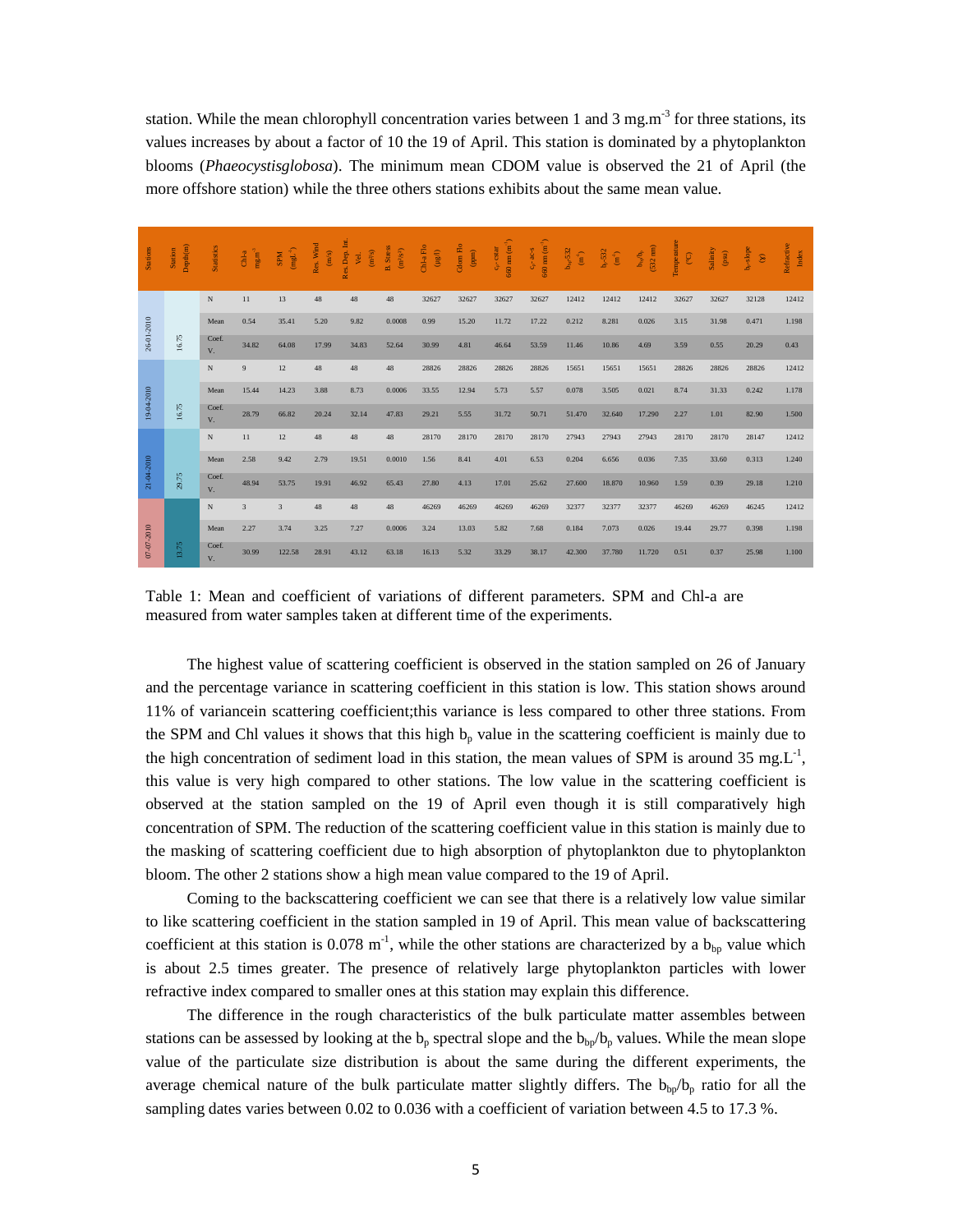The Chl-fluorescence signal exhibits a much higher coefficient of variation than the CDOMfluorescence signal, mainly due to the complex phytoplankton assemblage characterized by different fluorescence quantum yield, as well as by difference in the photosynthetic available radiations between stations (depending on the season, cloud cover, turbidity, etc). While, for a given stations, the chemical nature of the bulk particulate matter does not change drastically over the recorder time, the particulate size distribution slope (still assuming a hyperbolic shape) exhibits much greater variability (between 20 to 80%).

# **5. Probability density function estimates of n and** γ

Here we show a more complete view of the variability of the refractive index (n) and the  $b_{n-}$ slope (γ), by estimating their probability density functions (pdf), shown in Fig. 3 and 4.

The refractive index is estimated at each time step using Eq. (2). Fig. 3 shows that it has a range of values depending on the sampling day. In all cases the mean values are similar (around 1.2) and the coefficient of variations are small (between 0.4 and 1.5); the pdf can confirm this and show that the variability of n is in general asymmetric, especially on 19 April 2010.

The  $b_n$ -slope (γ) estimates are shown in Fig. 4; Table 1 showed that the mean values are somewhat different (between 0.24 and 0.47) with quite high variability (coefficient of variation between 10% and 82%), but the shapes of their pdf also give interesting results:

- On 26-January the pdf is bimodal, with two modes (0.35 and 0.55)
- On 19-April (bloom station) there is a symmetric unimodal shape with high dispersion.
- On 21-April it is also unimodal, but with a narrower shape (mode at 0.3)
- On 07-July it is unimodal with a non-symmetric distribution and a mode of 0.45.



Fig. 3. Probability Density Function of Refractive Index (n) for all the 4 days. The same horizontal scale is used for comparison.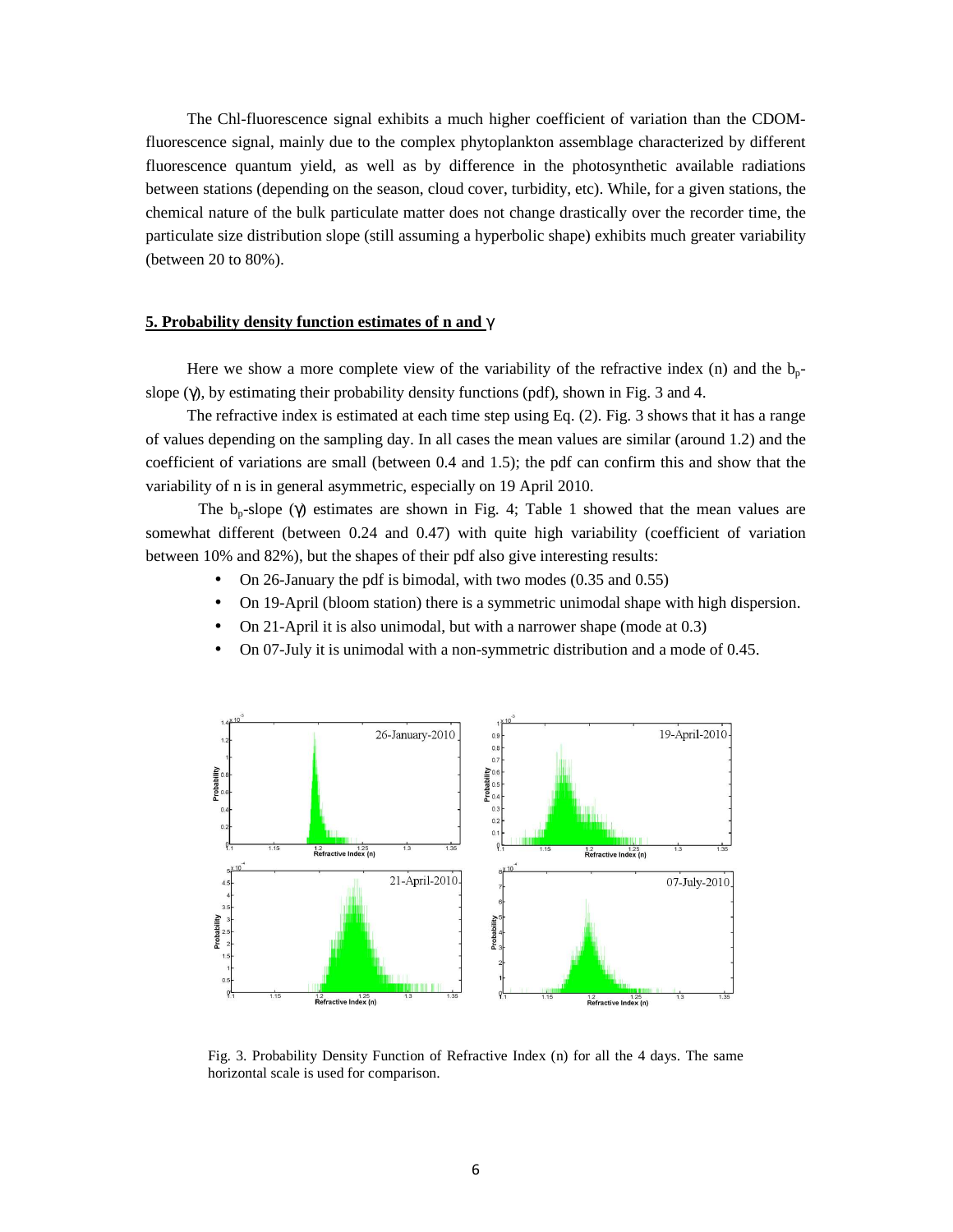

Fig. 4. Probability Density Function of  $b_p$ -slope (γ) for all the 4 days.

# **6. Dynamics of the parameters and relation with turbulence**

Here we estimate the Fourier power spectra in log-log plots, in order to have information on the stochastic dynamics of the series and their relation with turbulence. Since there are gaps in the series, we estimates the Fourier power spectra by computing first the auto correlation function  $C(\tau)$  and estimates the energy E(f) as (Fourier Khinchien theorem):

$$
E(f) = \frac{1}{2\pi} \int_{0}^{\infty} \cos(2\pi ft) C(t) dt
$$
 (3)

Fig 5 shows the energy spectra of several parameters, for 21 April 2010; for display reason we cannot show all the series; the 21 April results are here shown as example and representative of other days.

- Fig. 5Ashows the power spectra of T and S series. These are turbulent passive scalars (Monin and Yaglom 1975). In 3D locally homogeneous turbulence they have typically a 5/3 spectrum (Kolmogorov-Obukhov-Corrsin law) thus a power law with slope -5/3 is shown in the plots for comparison. We see that such power law is quite well respected at lower frequencies ( $> 0.05 S^{-1}$ ) there are horizontal lines corresponding to noise; it could be due to the sensor(instrument noise) or the measurement quantities themselves (not likely). In the following we take this -5/3 range as a turbulence indicator.
- Fig. 5B shows the power spectra for Chl and CDOM. These quantities show the same typical behaviour; power law slopes for lower frequencies and noise for high frequencies. Chla seems here to be advected by turbulence, like a passive scalar (Seuront et al., 1996). The CDOM time series is behaving the same way and here estimated for the first time.
- Fig. 5C-Eshows the power spectra for other optical parameters. These parameters have some variability, but have never been studied this way be focussing on their dynamics. Here we see that they have a turbulent like stochastic behaviour similar with passive scalars but with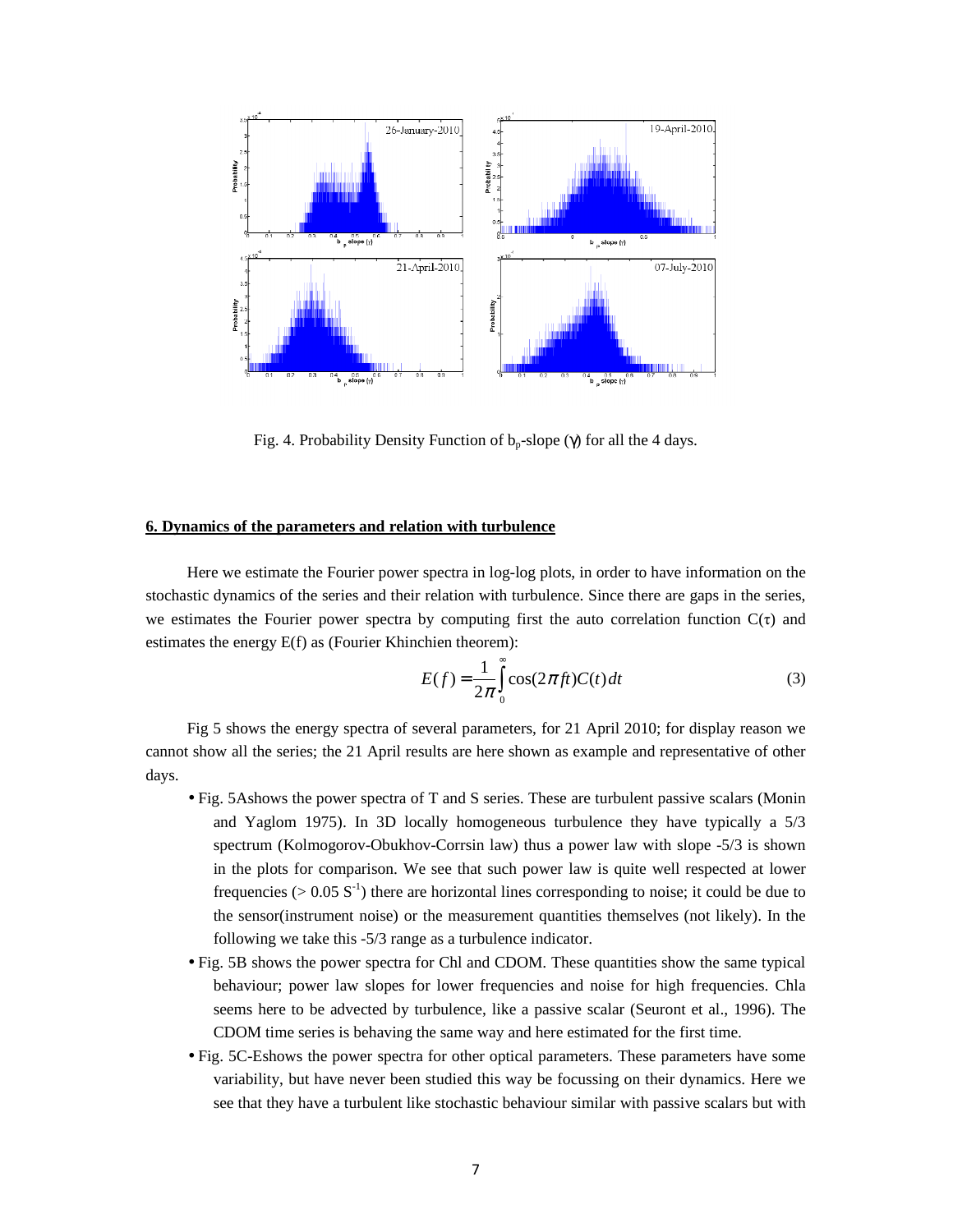some difference due to the fact that they are estimated using nonlinear transformations.They show some high frequency noise but they are not noisy for all frequencies and they do show some power law decrease indicating correlation in the series; however it could be that a different slope (smaller than 5/3) could be a better power law fit in some cases.



Fig. 5. Power spectra of different parameters observed on 21-April-2010

# **Conclusions**

In this preliminary study, we estimated simultaneous turbulence (S,T) and optical parameters at high frequency and considered their stabilities (mean, coefficient of variance and pdf) and their dynamics using power spectra. We found that these optical parameters  $(b_{bp}, b_p\text{-slope (Y)}$ ,Refractive index-n and  $c_p$ ) are influenced by turbulence and inherit some of turbulence characteristics; high frequency noise, scales of variability at lower frequencies. Future experiments will encompasses in situ particle size measurements, as well as field turbulence measurements.

# *Acknowledgments*

This first author was supported by the Centre National d'EtudesSpatiales (CNES), and the Centre National de la RechercheScientifique (CNRS) in the frame of a PhD funding. The crews of research vesselBelgicaare thanked for their kind help during sea campaigns. This work has been founded by CNES in the frame of the TOSCA/COULCOT project. Special thanks to Kevin Ruddick who invited us on the Belgica in the frame of the Belcolour-2 project.